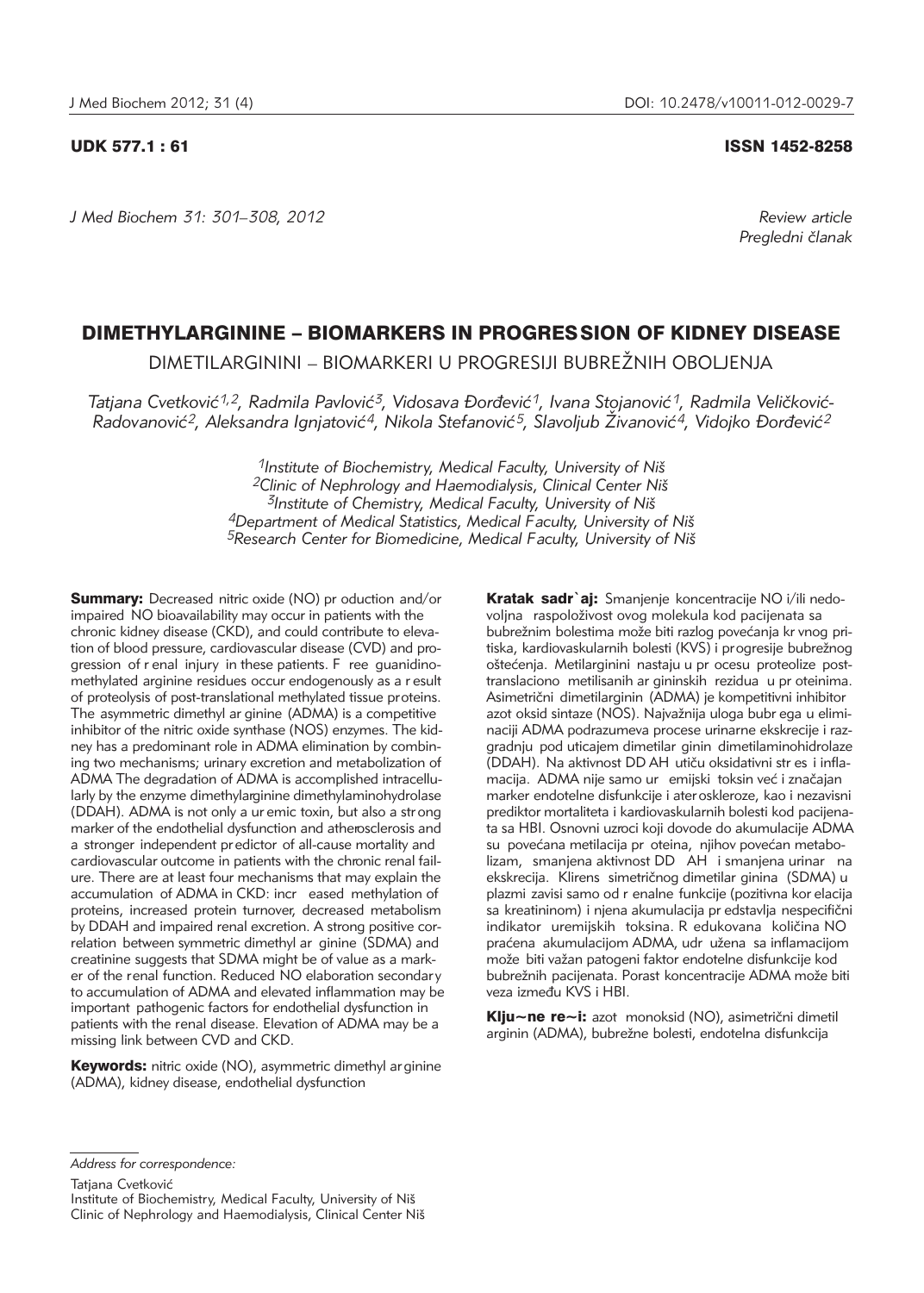### Introduction

Patients with chronic kidney disease (CKD) r epresent an important segment of the population (7–10%) and, mostly because of high risk of the cardiovascular complications associated with the r enal insufficiency, detection and treatment of CKD is now a public health priority . Despite constant impr ovements in dialysis technology and renal care, the mortality rate is still high in hemodialysis patients. Patients with the end-stage renal disease (ESRD) have 10–20 fold higher car diovascular disease (CVD) mortality than patients in general population (1–6). These circumstances have led to the r esearch of traditional as well as nontraditional risk factors as potential pr edictors of mortality in patients on dialysis. Among nu merous risk factors, the inhibitors of the nitric- oxide (NO) synthesis deserve special attention, because ESRD patients are characterized by the accelerated ather osclerosis (7). Asymmetric-dimethylarginine (ADMA) is derived largely from the degradation of proteins containing methylated arginine residues and it has been recognized as unique endogenous competitive in hibitor of the nitric-oxide synthase. Approximately 20% of ADMA is cleared by the kidney, whereas the residual is metabolized by the enzyme dime thylarginine dimethylaminohydrolase (DDAH).

#### NO and endothelial dysfunction

The endothelium plays a cr ucial role in the maintenance of vascular tone and str ucture. One of the major endothelium-derived vasoactive mediators is nitric oxide (NO), which is formed from amino acid precursor L-arginine by nitric oxide synthase (NOS) (8). NO is the most potent endogenous vasodilator known, exerting its effect via stimulation of soluble guanylate cyclase to produce cyclic GMP (9). NO is a critical modulator of blood flow and blood pr essure (10). NO is involved in a wide variety of r egulatory mechanisms of the car diovascular system (CV), in cluding vascular tone (i.e., it is the major mediator of the endothelium dependent vasodilation) and vascular structure (e.g., inhibition of the smooth muscle cell proliferation), and cell-cell interactions in blood vessels (e.g., inhibition of the platelet adhesion and aggregation, inhibition of the monocyte adhesion).

NO has been summarized as an endogenous antiatherosclerotic molecule. Ather osclerosis is a process initiating in the endothelium which may be caused by several vasculotoxic factors. T raditional (Framingham) risk factors like age, sex, smoking, lef t ventricular hypertrophy (LVH), dyslipidemia and diabetes undoubtedly give an important contribution to high CV mortality of dialysis patients (11). In r ecent years, much attention has been focused on factors peculiar to end-stage renal disease (ESRD), like anemia, hypoalbuminemia, hyperparathyr oidism and hyperphosphatemia, and some emer ging risk factors like inflammation and hyperhomocysteinemia (12).

A chronic deficiency or loss of NO activity may contribute to medial thickening and/or myointimal hyperplasia (13). A loss of NO activity occurs early in the course of human vascular disease (14) and it is a contributing factor to abnor mal vasomotion and ischemic symptoms. In addition, there is an accumulating evidence that NO deficit participates in the initiation and progression of atherosclerosis.

#### ADMA: synthesis and elimination

Methylarginines constitute a class of substances formed by posttranslation methylation of the arginine residues in proteins which are subsequently liberated in biological fluids following proteolysis (15). Some of them like endogenous inhibitor of NOS, asymmetric dimethylarginine (ADMA) and L -NG-monomethyl arginine (LNMA) compete with  $L$  -arginine for the active sites of this enzyme, while symmetric dimethylarginine (SDMA) can impair NO bioavailability by competing with L-arginine for cellular uptake by y+ transporter for cationic amino acids (16). L -Arginine metabolism is complex and tightly controlled (17).

Proteins that have been posttranslationally met hylated and subsequently hydrolyzed are found largely in the nucleolus and appear to be involved in RNA processing and transcriptional contr ol (18). Proteinarginine methyltransferases (PRMTs) catalyze the formation of methylar ginine residues (19, 20). These enzymes are classified into type I (PRMT1, PRMT3, PRMT4, PRMT6 and PRMT8) and type II (PRMT5, PRMT7 and FBXO10). Type I PRMTs produces ADMA, while type II PRMT s produces SDMA (21). PRMT activity is influenced by the oxidized lipopr oteins *in vitro* (22), and PRMT I expression in endothelial cells and, thereby ADMA level incr eases in r esponse to shear stress (23).

After proteolytic degradation of methylated proteins, NMA, SDMA or ADMA are released and in part cleared by renal excretion (24). In addition, ADMA, but not SDMA, is degraded in liver, kidney and other organs into citrulline and dimethylamines by dimethylarginine dimethylaminohydrolases (DDAH) (25). It has been estimated that in humans, appr oximately 300 mol of ADMA is generated per day; appr oximately  $250 \mu$  mol of which is metabolized by DD AH, whereas only a minor amount is excreted unchanged by the kidneys (26). This cellular pathway disposes over 2/3 of daily ADMA pr oduction, while SDMA is not a substrate for DDAH and it is eliminated almost exclusively via renal route (24). Because ADMA levels are elevated in patients with ESRD, renal excretion of ADMA was considered to be the main route of elimination (27). The kidney has a pr edominant role in ADMA elimination by combining two mechanisms; urinary excretion and metabolization of ADMA.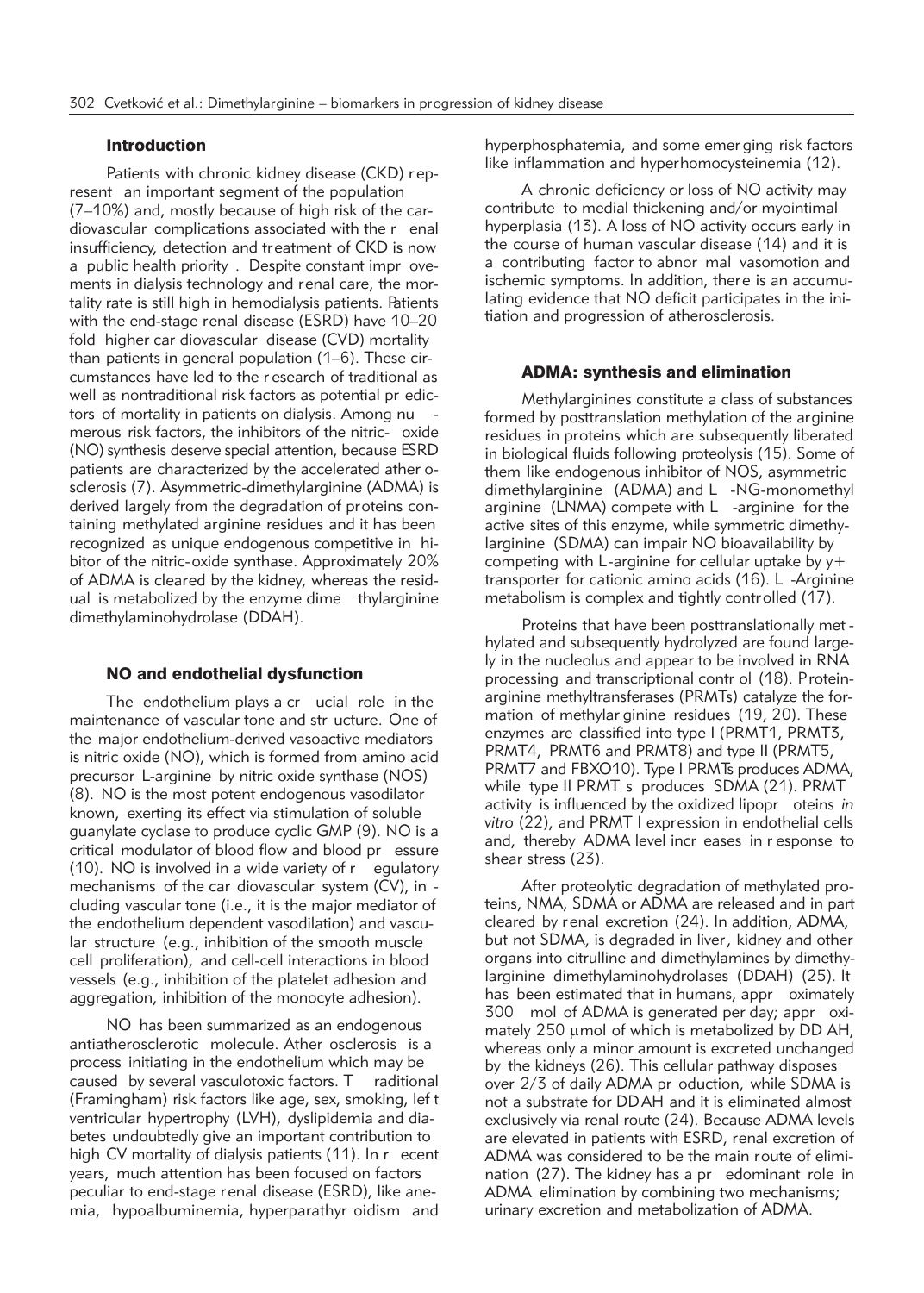### DDAH – key enzyme in ADMA level

The central role of DDAH in regulating plasma ADMA levels was shown by using the DDAH inhibitor. Pharmacological inhibition of DDAH activity with S-2 amino-4 (3-methylguanidino) butanoic acid causes ADMA accumulation and ther eby induces dosedependent vasoconstriction of the isolated vascular rings *in vitro* that could be reversed by the addition of L-arginine (28). Degradation of ADMA by DD AH probably involves a nucleophilic attack on the guanidino portion of the molecule by a cysteine held in an activated state in the tertiar y structure of the enzyme (29). Many factors, such as oxidized low-density lipoprotein cholesterol, inflammatory cytokines, hyper homocysteinemia, hyperglycemia, infectious agents, and high doses of erythropoietin, have been shown to attenuate DDAH activity, allowing ADMA to accumulate and block NO synthesis (30).

The finding that DD AH and NOS ar e co-localized in endothelial cells within the glomer ulus and in renal tubular cells supports the hypothesis that the intracellular ADMA concentration is actively regulated in NO generating endothelial cells within the kidney as well (25, 31). T wo isoforms of DDAH have been characterized and cloned: DDAH I is found in tissues that express neuronal NOS, wher eas DDAH II is found in tissues that expr ess endothelial NOS (32). DDAH I is encoded by genes on chromosome 1, and DDAH 2, by genes on chromosome 6 (33).

#### The role of ADMA

Data from several experimental studies suggest that ADMA concentrations in a pathophysiologically high range (between 2 and 10 mmol/L) significantly inhibit vascular NO production (34).

Furthermore, ADMA competes (to a lesser degree than SDMA) for L-arginine transport mediated by human cationic amino acid transporter -2B into cells, resulting in L-arginine depletion (35). However, pharmacological ADMA concentrations are necessary to exert this effect *in vitro* (36). A broad range of plasma ADMA levels in pathophysiological situations is one reason why the possible role of ADMA in cardiovascular disease is still considered controversial (37).

Acute systemic administration of a suppr essor dose of the ADMA to healthy subjects decr eased NO generation, renal perfusion, and sodium excr etion without affecting the r enin-angiotensin system and sympathetic activity.

ADMA decreases effective r enal plasma flow and increases renovascular resistance in a dose-related manner. Moreover, administration of ADMA causes significant sodium r etention and blood pr essure increase.

## The role of SDMA

The ADMA enantiomer SDMA is clear ed from the circulation almost exclusively by the kidney and it is a strong marker of the GFR (38). SDMA failed to predict death and clinical outcomes in the sole study testing the r elationship between this methylar ginine and survival in ESRD patients (39). Experimental studies indicate that SDMA competes with L-arginine for the cell transport system which dose-dependently inhibits NO synthesis (35). On the other hand, elevated SDMA cor relates better with or gan failure than ADMA in the intensive care patients (40) and SDMA was shown to add risk pr ediction in patients with low ADMA concentration (41). Plasma SDMA clearance depends mainly on renal function (38) and, therefore, accumulation of this substance is an unspecific indicator of the ur emic toxins accumulation, suggesting that the Hb–SDMA association may r eflect the influence of uremic toxins on Hb levels.

#### ADMA and kidney

Malnutrition and enhanced protein turnover, i.e. two main drivers for the enzymes that synthesize ADMA and SDMA (42) ar e common in ESRD and these alterations ar e associated with the oxidative stress (43), a factor which inhibits DD AH and hence ADMA degradation in ESRD. The ADMA–SDMA link in ESRD r eflects the combined effect of a shar ed stimulus for biosynthesis (protein degradation) and of markedly impaired removal due either to oxidative stress (ADMA) or abolished r enal function (SDMA). Due to its much higher concentration in plasma and biological fluids in r enal failure, SDMA is a str onger competitor than ADMA for L -arginine entry into the cell and hence a str onger factor limiting the intracellular availability of this amino acid for NO synthesis. However, ADMA but not SDMA, was associated with the circulating L-arginine levels in ESRD patients. This finding, which specifically r eplicates in the dialysis population with previous observations in young general population (44) and in essential hypertension (45), may underlie a regulatory mechanism.

*In vivo*, supplementing L -arginine and ther eby increasing the L-arginine/ADMA ratio, a key determinant of NOS activity (46), has been shown r epeatedly to increase NO production. This phenomenon has been named the L-arginine paradox (47). In patients with the uremia, this seems to be even mor e important, because urea inhibits the cell L -arginine transporter *in vitro* at concentrations commonly obser ved in uremic patients (48). R ecent advent of genemanipulated mice either overexpressing (31) or deleting DDAH (49) will help to further elucidate the pathophysiologic role of ADMA in r enal disease and will hopefully help to generate new opportunities for intervention in r enal disease pr ogression. Based on the generation and metabolism of ADMA, elevated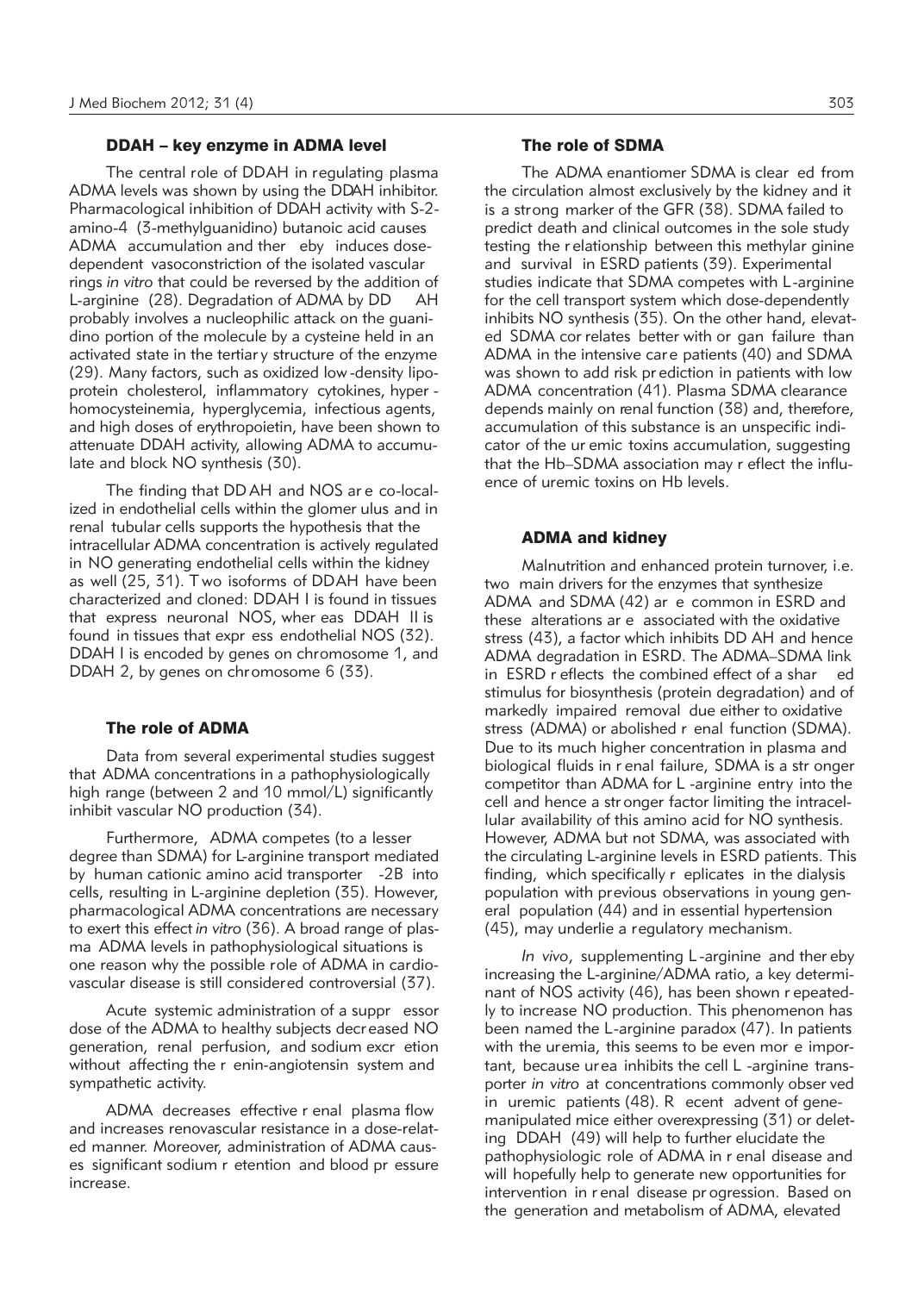levels are the consequence of the increased synthesis (enhanced activity or expr ession of PRMTs), reduced renal clearance or r educed enzymatic degradation (decreased activity or expr ession of DDAH). The latter two mechanisms have been shown to contribute to elevations of ADMA in renal disease whereas the role of PRMT under this condition remains unknown.

## ADMA, inflammation and kidney

Chronic kidney disease (CKD) has gained much attention as a major health problem. Studies involving CKD patients on maintenance dialysis have shown that these patients are also subjects to chronic inflammation (50). This situation is evident with the increases of proinflammatory cytokines, such as interleukin (IL)-1, IL-6, and tumor necrosis factor-alpha (TNF- $\alpha$ ), which are also involved in the pathogenesis of the uremic cachexia (51, 52). In addition, loss of appetite and malnutrition are not rare in these patients, pr esenting with the incr eased inflammatory activity. It has been reported that both CKD and inflammation give rise to endothelial dysfunction thr ough the increased levels of the asymmetric dimethylar ginine (ADMA) (53). The additive effect of dialysis therapy on ongoing inflammatory and oxidative state has also been demonstrated (54).

Elevated plasma CRP levels positively cor related with the plasma urea levels in HD patients. This finding suggests that the uremia itself might be associated with an elevated inflammation which may contri bute to development and pr ogression of ather osclerosis. CRP and ADMA may emerge as important risk factors for atherosclerosis in dialysis patients. R educed NO elaboration secondary to accumulation of ADMA and elevated inflammation may be important pathogenic factors for endothelial dysfunction in dialysis treatment strategies. However, we suppose that the cor relation between activated acute phase and mortality will be strengthened by using two or mor e measurements of CRP over time. Patients whose CRP levels remain elevated over time would be expected to have an even higher mortality than patients with the occasionally elevated CRP levels (55).

## ADMA as cardiovascular risk factor in patients with ESRD

Depending on age, patients on r enal replacement therapy encounter 5- to 500-fold higher risk of dying from cardiovascular events. The overall production of nitric oxide (NO) is decr eased in chronic kidney disease (CKD), which contributes to cardiovascular events and further pr ogression of kidney damage (56). There are many likely causes of NO de ciency in CKD and the areas surveyed are:

> 1. Limitations on substrate (L-arginine) availability, probably due to impaired renal L-arginine

biosynthesis, decreased transport of L -arginine into endothelial cells and possible competition between NOS and competing metabolic pathways, such as arginase.

2. Increased circulating levels of endogenous NO synthase (NOS) inhibitors, in particular asymmetric dimethylarginine (ADMA). There are at least four possible mechanisms that may explain the accumulation of ADMA in CKD: (i) incr eased methylation of pr oteins; (ii) increased protein turnover; (iii) decreased metabolism by DDAH; and (iv) impair ed renal excretion.

Observations by Kielstein et al (57) in 1999 refreshed the interest in the potential role of ADMA in accelerated atherosclerosis in patients with ESRD. This cross-sectional study was the first to document that ADMA levels ar e higher in dialysis patients with than without car diovascular complications. It is well documented that plasma ADMA concentration is associated with the carotid intima-thickness (58, 59), left ventricular hypertr ophy (60), and car diovascular complications. ADMA plasma concentration was much higher in patients with concentric L VH than in those with eccentric LVH or normal LV mass (61, 62). Several studies have confirmed that ADMA is an independent predictor of all-cause mortality and CVD mortality in patients with ESRD (63) and peripheral arterial disease (64). V ery recently, it was r eported that the cir culating levels of ADMA cor relate independently with measur es of disease severity and major adverse cardiovascular events (65).

Our data shows that ADMA is an independent and better marker of all-cause and car diovascular mortality than CRP. This 14-month follow -up study indicates that ADMA is a str onger predictor of allcause mortality than SDMA and CRP in patients with the end-stage renal disease (66).

## ADMA and transplantation

Posttransplant cardiovascular mortality is still an important problem in r enal transplant patients. Dimethylarginine metabolism is also of outstanding interest in the context of transplantation, pr edominantly because the NOS isofor ms, endothelial NOS (eNOS) and inducible NOS (iNOS), play pr otective and deleterious r oles in the acute and chr onic allograft rejection (67–69). An important hallmark of the chronic rejection of kidneys is the development of allograft vasculopathy, a severe intimal hyperplasia of the renal arteries. The r esults indicate that elevated plasma level of ADMA is associated with the increased morbidity, mortality, and the deterioration of graft function in r enal transplant r ecipients (70). Transplanted kidneys ar e prone to oxidative str essmediated injury by pre-transplant and post-transplant conditions that cause reperfusion injury or imbalance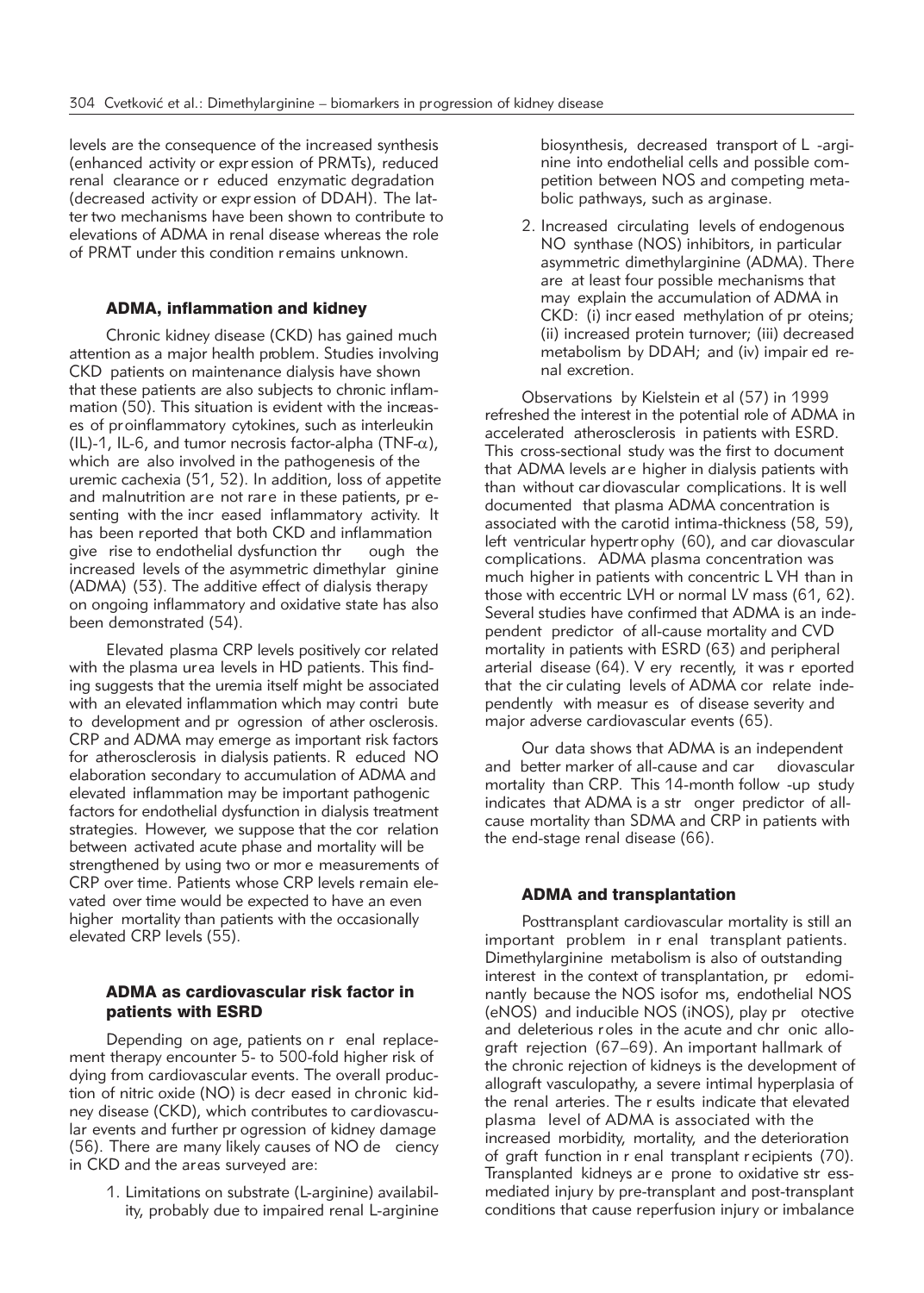between the oxidants and antioxidants. Oxidative stress can also be caused by the immunosuppr essive therapy. Our findings suggest that r enal transplant recipients display persistent oxidative stress. No significant differences in the oxidative str ess parameters were found in respect to treatment (71).

Clinical and experimental data evidenced that dimethylarginines contribute to car diac allograft vasculopathy (72), which r esembles vasculopathy of renal allografts (73). Dimethylar ginines may play a role in triggering the chronic rejection, but a contribution to the pr ocess of vascular r emodelling itself is improbable. In contrast, differential arginine methylation by PRMT1 may be involved in pathogenesis of the acute and chronic rejection. When increased soon after transplantation, ADMA may be associated with the episodes of the acute r ejection in kidney transplant recipients. The presence of an elevated systolic blood pressure, as well as CRP and ADMA levels, suggested a role for endothelial dysfunction in the development of the acute r ejection episodes among deceased donor kidney transplant r ecipients (74). Shortly after renal transplantation and r ecipient nephrectomy, ADMA and SDMA are increased, even in the absence of the acute rejection. Cardonuel et al. (75) demonstrated *in vitro* that the L -arg/dimethylarginine ratio must at least decr ease to 10 to elicit the physiological effect, and experiments *in vivo* demonstrated that elevated ADMA levels do not necessarily result in the impair ed NO pr oduction (76). These data suggest that DD AH function is r estored within 4 days. W e conclude that changes in ADMA levels are not due to impair ed renal degradation. DDAH activity, however, may change in other organs, such as liver.

#### **References**

- 1. Foley RN, Parfrey PS, Sarnak MJ. Epidemiology of cardiovascular disease in chr onic renal disease. J Am Soc Nephrol 1998; 9(12 Suppl): S16–23.
- 2. Vanholder R, Massy Z, Argiles A, Spasovski G, Verbeke F Lameire N. Chronic kidney disease as cause of cardiovascular morbidity and mortality . Nephrol Dial Transplant 2005; 20(6): 1048–56.
- 3. Ležaić V. Serum and urinar u biomarkers deter mination and their significance in diagnosis of kidney diseases. Journal of Medical Biochemistry 2010; 29: 288–97.
- 4. Petrović D, Obr enović R, Trbojević-Stanković J, Majkić-Singh N, Stojimirović B. Cardiovascular mortality in he modialysis patients: clinical and epidemiological analysis. Journal of Medical Biochemistry 2010; 30: 302–8.
- 5. Dajak M, Ignjatović S, Stojimir ović B, Gajić S, Majkić-Singh N. Beta-trace protein as a marker of renal dysfunction in patients with chr onic kidney disease: comparison

#### Methylarginine as uremic toxin

ADMA fulfills many of the characteristic features of the ur emic toxin. It is a guanidino compound, a product of protein metabolism, accumulates in r enal failure, is removed by dialysis, and has a clear mechanism of action (inhibition of NO generation) to pr oduce pathophysiology. However, a predictive power of cystatin C, cr eatinine, and symmetric dimethylar ginine (SDMA) is pr obably better than that of ADMA. SDMA is not metabolized to any gr eat extent and, as expected, its concentration in plasma cor relates closely with creatinine (77, 78).

## **Conclusion**

CRP and ADMA may emer ge as important risk factors of atherosclerosis in dialysis patients. Reduced NO elaboration secondary to accumulation of ADMA and elevated inflammation may be important pathogenic factors of endothelial dysfunction in dialysis treatment strategies. ADMA is significantly associated with the progression in patients with mild to moderate kidney disease. Lowering plasma ADMA concentrations, therefore, may r epresent a novel therapeutic target for prevention of progressive renal damage.

*Acknowledgments*. This study was supported by grant of Ministr y of Science and T echnological Development – project number 41018.

## Conflict of interest statement

The authors stated that there are no conflicts of interest regarding the publication of this article.

with other r enal markers. Jour nal of Medical Bio chemistry 2010; 29: 66–72.

- 6. Sypniewska G, Ber gmann K, Krintus M, K ozinski M, Kubica J. How to apolipoproteins ApoB and ApoA-I perform in patients with acute coronary syndromes. Journal of Medical Biochemistry 2011; 29: 237–43.
- 7. Lindner A, Charra B, Sherrard DJ Scribner BH . Accele rated atherosclerosis in prolonged maintenance he modialysis. N Engl J Med 1974; 290(13): 697–701.
- 8. Johnstone MT, Creager SJ, Scales KM, Cusco JA, Lee BK, Creager MA. Impair ed endothelium-dependent vasodilation in patients with insulin-dependent diabetes mellitus. 1993; Circulation 88: 2510–6.
- 9. Murad F. The 1996 Albert Lasker Medical R esearch Awards: signal transduction using nitric oxide and cyclic guanosine monophosphate. JAMA 1996; 276: 1189–92.
- 10. Rees DD, Palmer RMJ, Moncada S. Role of endothelium-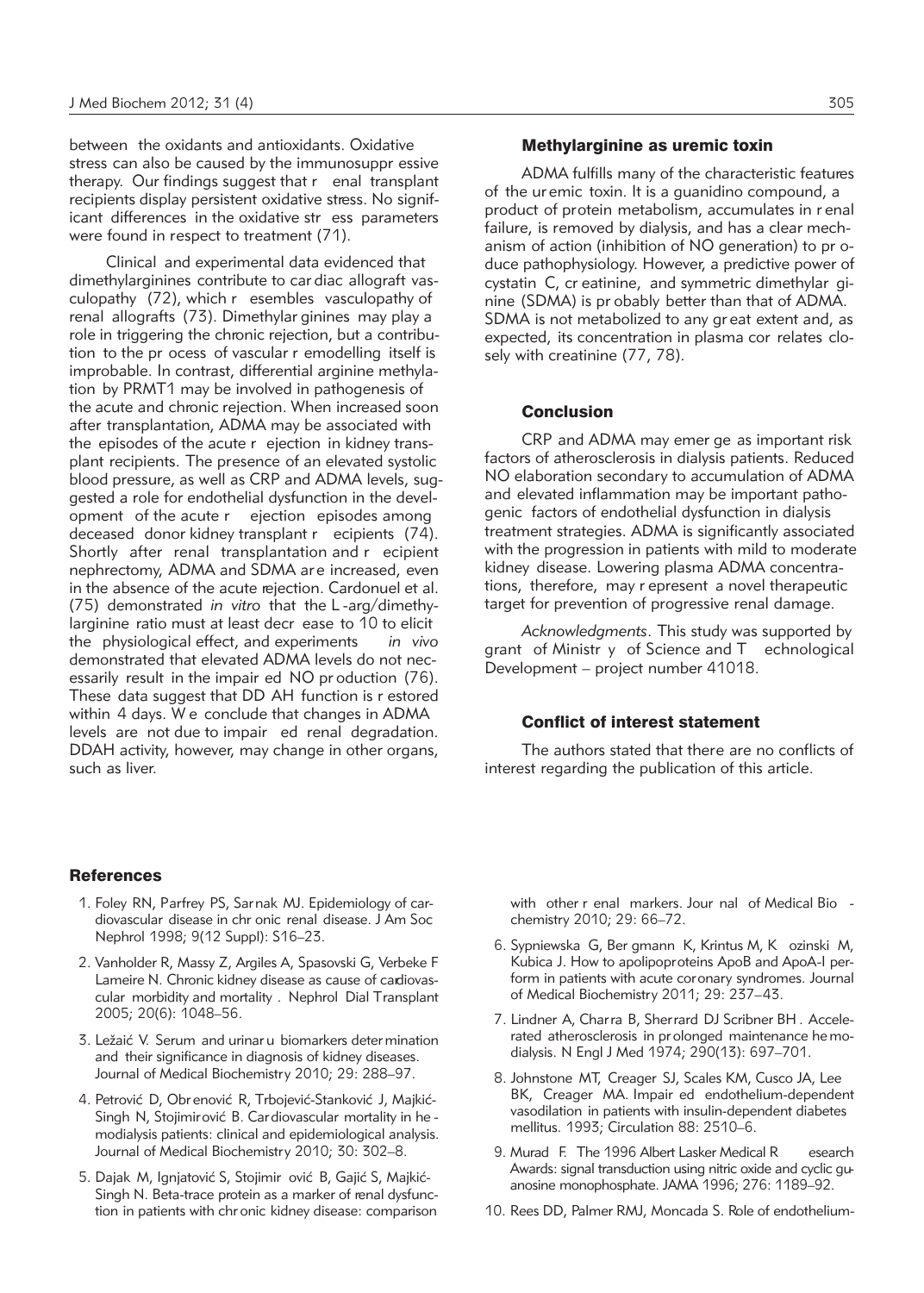derived nitric oxide in the r egulation of blood pr essure. Proc Natl Acad Sci U S A. 1989; 86: 3375–8.

- 11. Zoccali C, Mallamaci F, Tripepi G. Traditional and emerging cardiovascular risk factors in end-stage renal disease. Kidney Int 2003; 85: S105–S110.
- 12. Zoccali C, Mallamaci F, Tripepi G. Novel car diovascular risk factors in end-stage renal disease. J Am Soc Nephrol 2004; 15: S77–S80.
- 13. Numaguchi K, Egashira K, T akemoto M, K adokami T, Shimokawa H, Sueishi K, Takeshita A. Chronic inhibition of nitric oxide synthesis causes cor onary microvascular remodeling in rats. Hypertension 1995; 26(1): 957–62.
- 14. Celermajer DS, Sor ensen KE, Bull C, R obinson J, Deanfield JE. Endothelium-dependent dilation in the systemic arteries of asymptomatic subjects r elated to coronary risk factors and their interaction. J Am Coll Car diol 1994; 24: 1468–74.
- 15. Vallance P, Leiper J. Cardiovascular biology of the asymmetric dimethylarginine: dimethylarginine dimethylaminohydrolase pathway. Arterioscler Thromb Vasc Biol 2004; 24: 1023–30.
- 16. Bode-Böger SM, Scalera F , Kielstein JT , Martens-Lobenhoffer J, Br eithardt G, F obker M, R einecke H. Symmetrical dimethylarginine: a new combined parameter for renal function and extent of cor onary artery disease. J Am Soc Nephrol 2006; 17: 1128–34.
- 17. Arnal JF, Munzel T, Venema RC, James NL, Bai CL, Mitch WE, Harrison DG. Interactions between l-arginine and lglutamine change endothelial NO pr oduction. An effect independent of NO synthase substrate availability. J Clin Invest 1995; 95: 2565–72.
- 18. Najbauer J, Johnson BA, Young AL, Aswad DW. Peptides with sequences similar to glycine, ar ginine-rich motifs in proteins interacting with RNA ar e efficiently recognized by methyltransferase(s) modifying arginine in numerous proteins. J Biol Chem 1993; 268: 10501–9.
- 19. Lee JH, Cook JR, Y ang ZH, Mirochnitchenko O, Gunderson SI, Felix AM, Herth N, Hoffmann R, Pestka S. PRMT7: A new pr otein arginine methyltransferase that synthesizes symmetric dimethylar ginine. J Biol Chem 2005; 280: 3656–64.
- 20. Tang J, Kao PN, Herschman HR. P rotein-arginine met hyltransferase I, the pr edominant protein-arginine methyltransferase in cells, interacts with and is r egulated by interleukin enhancer-binding factor 3. J Biol Chem 2000; 275: 19866–76.
- 21. Bedford MT, Clarke SG. P rotein arginine methylation in mammals: who, what, and why. Mol Cell 2009; 33: 1-13.
- 22. Boger RH, Sydow K, Borlak J, Thum T, Lenzen H, Schubert B, Tsikas D, Bode-Böger SM. LDL cholester ol upregulates synthesis of asymmetrical dimethylar ginine in human endothelial cells: Involvement of S-adeno sylmethionine- dependent methyltransferases. Cir c Res 2000; 87: 99–105.
- 23. Osanai T, Saitoh M, Sasaki S, T omita H, Matsunaga T, Okumura K. Eff ect of shear str ess on asymmetric di methylarginine release from vascular endothelial cells. Hypertension 2003; 42: 985–90.
- 24. Vallance P, Leiper J. Cardiovascular biology of the asymmetric dimethylarginine: dimethylarginine dimethylaminohydrolase pathway. Arterioscler Thromb Vasc Biol 2004; 24: 1023–30.
- 25. Leiper JM, Santa Maria J, Chubb A, MacAllister RJ, Charles IG, Whitley GS, V allance P. Identification of two human dimethylarginine dimethylamino hydro-lases with distinct tissue distributions and homology with micr obial arginine deiminases. Biochem J 1999; 343: 209–14.
- 26. Achan V, Broadhead M, Malaki M, Whitley G, Leiper J, MacAllister R, Vallance P: Asymmetric dimethylarginine causes hypertension and car diac dysfunction in humans and is actively metabolized by dimethylarginine dimethylaminohydrolase Arterioscler Thr omb Vasc Biol 2003; 23: 1455–9.
- 27. MacAllister RJ, Fickling SA, Whitley GS, Vallance P. Metabolism of methylar ginines by human vasculatur e: Implications for the regulation of nitric oxide synthesis. Br J Pharmacol 1994; 112: 43–8.
- 28. Ogawa T, Kimoto M, Sasaoka K. Purification and properties of a new enzyme, NG,NG-dimethylarginine dimethylaminohydrolase, from rat kidney. J Biol Chem 1989; 264: 10205–9.
- 29. Murray-Rust J, Leiper J, McAlister M, Phelan J, Tilley S, Santa Maria J, V allance P, McDonald N. Str uctural insights into the hydrolysis of cellular nitric oxide synthase inhibitors by dimethylar ginine dimethylaminohydrolase. Nat Struct Biol 2001; 8: 679–83.
- 30. Lin KY, Ito A, Asagami T, Tsao PS, Adimoolam S, Kimoto M, Tsuji H, Reaven GM, Cooke JP. Impaired nitric oxide synthase pathway in diabetes mellitus: Role of asymmetric dimethylarginine and dimethylar ginine dimethylaminohydrolase. Circulation 2002; 106: 987–92.
- 31. Dayoub H, Achan V, Adimoolam S, Jacobi J, Stuehlinger CM, Wang B, Philip S. T sao PS, Kimoto M, V allance P, Patterson AJ, Cooke JP. Dimethylarginine dimethylaminohydrolase regulates Nitric oxide synthesis genetic and phy siological evidence. Circulation 2003; 108: 3042–7.
- 32. Tojo A, W elch WJ, Br emer V, Kimoto M, Kimura K, Omata M, Ogawa T, Vallance P, Wilcox CS. Colocalization of demethylating enzymes and NOS and functional effects of methylarginines in rat kidney. Kidney Int 1997; 52: 1593–601.
- 33. Tran CT, Leiper JM, Vallance P: The DDAH/ADMA/ NOS pathway. Atheroscler Suppl 4: 33–40, 2003.
- 34. MacAllister RJ, Whitley GS, Vallance P. Effects of guanidino and ur emic compounds on nitric oxide pathways. Kidney Int 1994; 45: 737–42.
- 35. Closs EI, Basha FZ, Haber meier A, Förster mann U. Interference of L -arginine analogues with L -arginine transport mediated by the y\_ car rier hCAT-2B. Nitric Oxide 1997; 1: 65–73.
- 36. Xiao S,Wagner L, Mahaney J, Baylis C. Ur emic levels of urea inhibit L-arginine transport in cultur ed endothelial cells. Am J Physiol Renal Physiol 2001; 280: F989–F995.
- 37. Anderstam B, Katzarski K, Bergstrom J. Serum levels of NG, NG-dimethyl-L-arginine, a potential endogenous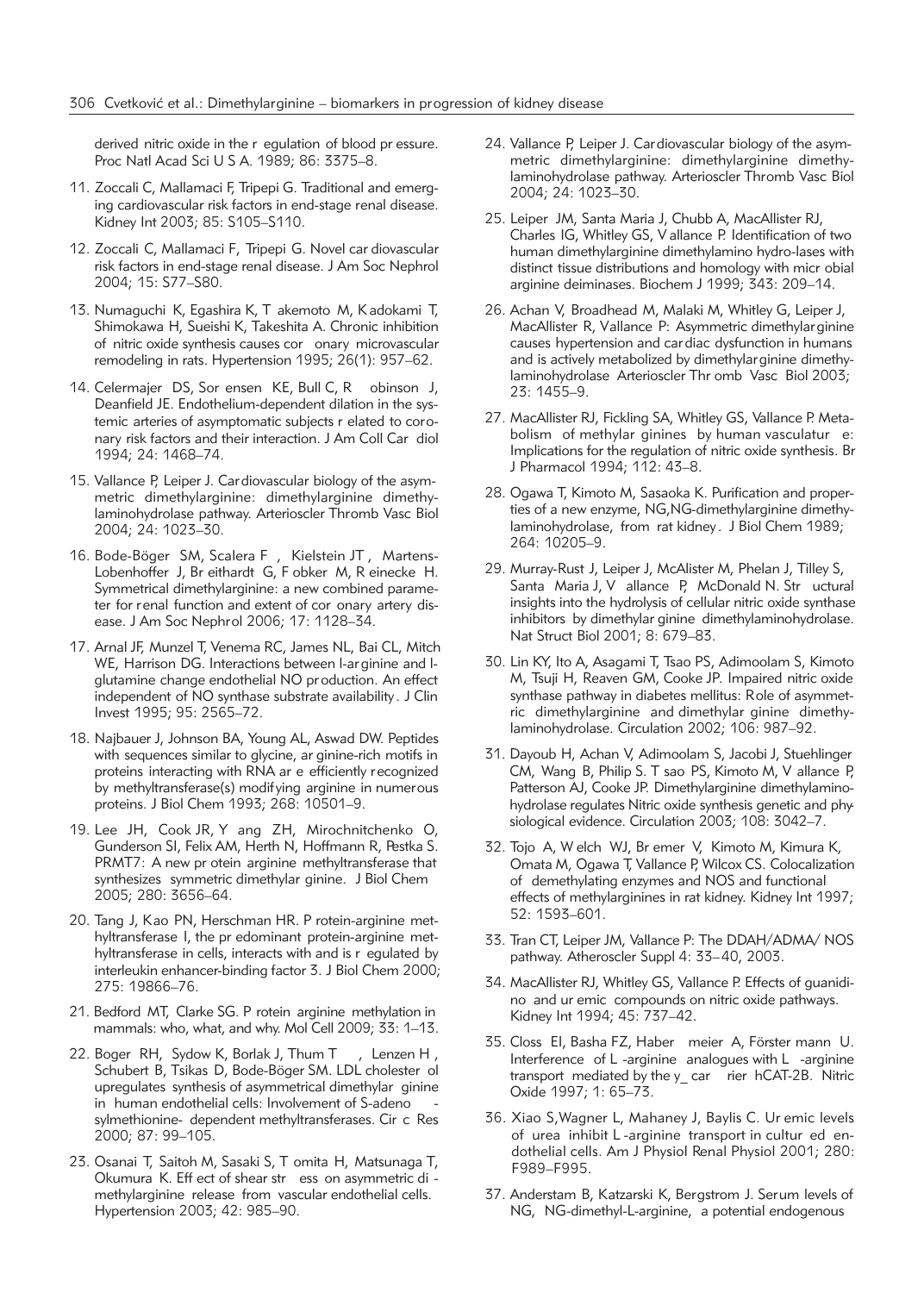nitric oxide inhibitor in dialysis patients. J Am Soc Nep hrol 1997; 8: 1437–42.

- 38. Kielstein JT, Salpeter SR, Bode-Boeger SM, Cooke JP , Fliser D. Symmetric dimethylarginine (SDMA) as endogenous marker of r enal function-a metaanalysis. Nephr ol Dial Transplant 2006; 21: 2446–51.
- 39. Zoccali C, Bode-Boger S, Mallamaci F, et al. Plasma concentration of asymmetrical dimethylarginine and mortality in patients with end-stage renal disease: a prospective study. The Lancet 2001; 358: 2113–7.
- 40. Nijveldt RJ, Teerlink T, van der HB, Sir oen MP, Kuik DJ, Rauwerda JA, van Leeuwen P A. Asymmetrical dimethylarginine (ADMA) in critically ill patients: high plasma ADMA concentration is an independent risk factor of ICU mortality. Clin Nutr 2003; 22: 23–30.
- 41. Schulze F, Lenzen H, Hanefeld C, Bartling A, Oster ziel KJ, Goudeva L, Schmidt-Lucke C, K usus M, Maas R, Schwedhelm E, Strödter D, Simon BC, Mügge A,Daniel WG, Tillmanns H , Maisch B, Str eichert T, Böger RH . Asymmetric dimethylarginine is an independent risk factor for coronary heart disease: results from the multicenter Coronary Artery Risk Determination investigating the influence of ADMA concentration (CARDIAC) study. Am Heart J 2006; 152: 493.el-8.
- 42. Marliss EB, Chevalier S, Gougeon R, Morais JA, La marche M, A degoke OA, Wu G. Elevations of plasma methylarginines in obesity and ageing ar e related to insulin sensitivity and rates of pr otein turnover. Diabetologia 2006; 49: 351–9.
- 43. Himmelfarb J, Stenvinkel P, Ikizler TA, Hakim RM. The elephant in uremia: oxidant stress as a unifying concept of cardiovascular disease in ur emia. Kidney Int 2002; 62: 1524–38.
- 44. Juonala M, Viikari JS, Alf than G, et al. Brachial arter y flow-mediated dilation and asymmetrical dimethylar ginine in the car diovascular risk in Y oung Finns Study. Circulation 2007; 116: 1367–73.
- 45. Wang D, Strandgaar d S, Iversen JS, W ilcox CS. Asym metric dimethylarginine, oxidative stress and vascular ni tric oxide synthase in essential hypertension. Am J Physiol Regul Integr Comp Physiol 2009; 296(2): R195–200.
- 46. Bode-Boger SM, Boger RH, Kienke S, Junker W, Frölich JC. Elevated L -arginine /dimethyl ar ginine ratio contributes to enhanced systemic NO pr oduction by dietary L-arginine in hyper cholesterolemic rabbits. Biochem Biophys Res Commun 1996; 219: 598–603.
- 47. Tsikas D, Boger RH , Sandmann J, Bode-Böger SM, Frölich JC. Endogenous nitric oxide synthase inhibitors are responsible for the L -arginine paradox. FEBS Lett 2000; 478: 1–3.
- 48. Xiao S,Wagner L, Mahaney J, Baylis C. Ur emic levels of urea inhibit L-arginine transport in cultur ed endothelial cells. Am J Physiol Renal Physiol 2001; 280: F989–F995.
- 49. Jones LC, Tran CT, Leiper JM, Hingorani AD, Vallance P. Common genetic variation in a basal pr omoter element alters DDAH2 expression in endothelial cells. Biochem Biophys Res Commun 2003; 310: 836–43.
- 50. Guebre-Egziabher F, Fougue D. Metabolic consequences of inflammation in kidney failure. Nephrologie 2003; 24: 383–6.
- 51. Herbelin A, Urena P, Nguyen AT, Zingraff J, Descamps-Latscha B. Elevated cir culating levels of interleukin-6 in patients with chronic renal failure. Kidney Int 1991; 39: 54–960.
- 52. Galli F. Protein damage and inflammation in u¨remia and dialysis patients. Nephr ol Dial Transplant 2007; 22(5): 20–36.
- 53. Locatelli F, Canaud B, Eckardt KU, Stenvinkel P, Wanner C, Zoccali C. Oxidative stress ın end-stage renal disease: an emerging threat to patient outcome. Nephr ol Dial Transplant 2003; 18: 1272–80.
- 54. Pupim LB, Himmelfarb J, Mc Monagle E, Shyr Y, Ikizler T. Influence of initiation of maintenance hemodialysis on biomarkers of inflammation and oxidative str ess. Kidney Int 2003; 65: 2371–5.
- 55. Cvetković T, Pavlović R, Pavlović D, Đorđević V, Vlahović P, Topalović A, Đorđević V . Correlation between asymmetric and symmetric dimethylar ginine, and classical inflam matory markers in hemodialysis patients. BJCL 2009; XVII: 65.
- 56. Schmidt RJ, Baylis C. Total nitric oxide production is low in patients with chr onic renal disease. Kidney Int 2000; 58: 1261–6.
- 57. Kielstein JT, Boger RH , Bode-Boger SM, Schäffer J, Barbey M, Koch KM, Frölich JC. Asymmetric dimethylarginine plasma concentrations differ in patients with end-stage renal disease: R elationship to tr eatment method and atherosclerotic disease. J Am Soc Nephr ol 1999; 10: 594–600.
- 58. Zoccali C, Benedetto FA, Maas R, Mallamaci F, Tripepi G, Malatino LS. Asymmetric dimethylar ginine, C-reactive protein, and carotid intima-media thickness in end-stage renal disease. J Am Soc Nephrol 2002; 13(2): 490–6.
- 59. Furuki K, Adachi H, Matsuoka H, Enomoto M, Satoh A, Hino A. Plasma levels of asymmetric dimethylar ginine (ADMA) are related to intima-media thickness of the carotid artery: an epidemiological study. Atherosclerosis 2007; 191(1): 206–10.
- 60. Zeller M, Korandji C, Guilland JC, Sicar d P, Vergely C, Lorgis L. Impact of asymmetric dimethylarginine on mortality after acute myocar dial infarction. Arterioscler Thromb Vasc Biol 2008; 28(5): 954–60.
- 61. London GM, Guerin AP, Marchais SJ, Pannier B, Safar ME, Day M, Metivier F. Cardiac and arterial interactions in end-stage renal disease. Kidney Int 1996; 50: 600–8.
- 62. Dimitrijević Z, Cvetković T, Stojanović M, P aunović K, Dorđević MV. Prevalence and Risk Factors of Myocardial Remodeling in Hemodialysis P atients, Ren Fail 2009; 31(8): 662–7.
- 63. Aucella F, Maas R, Vigilante M, T ripepi G, Schwedhelm E, Margaglione M. Methylar ginines and mortality in patients with end stage r enal disease: a prospective cohort study. Atherosclerosis 2009; 207(2): 541–5.
- 64. Boger RH, Endres HG, Schwedhelm E, Darius H , Atzler D, Luneburg N. Asymmetric dimethylarginine as an independent risk marker for mortality in ambulator y patients